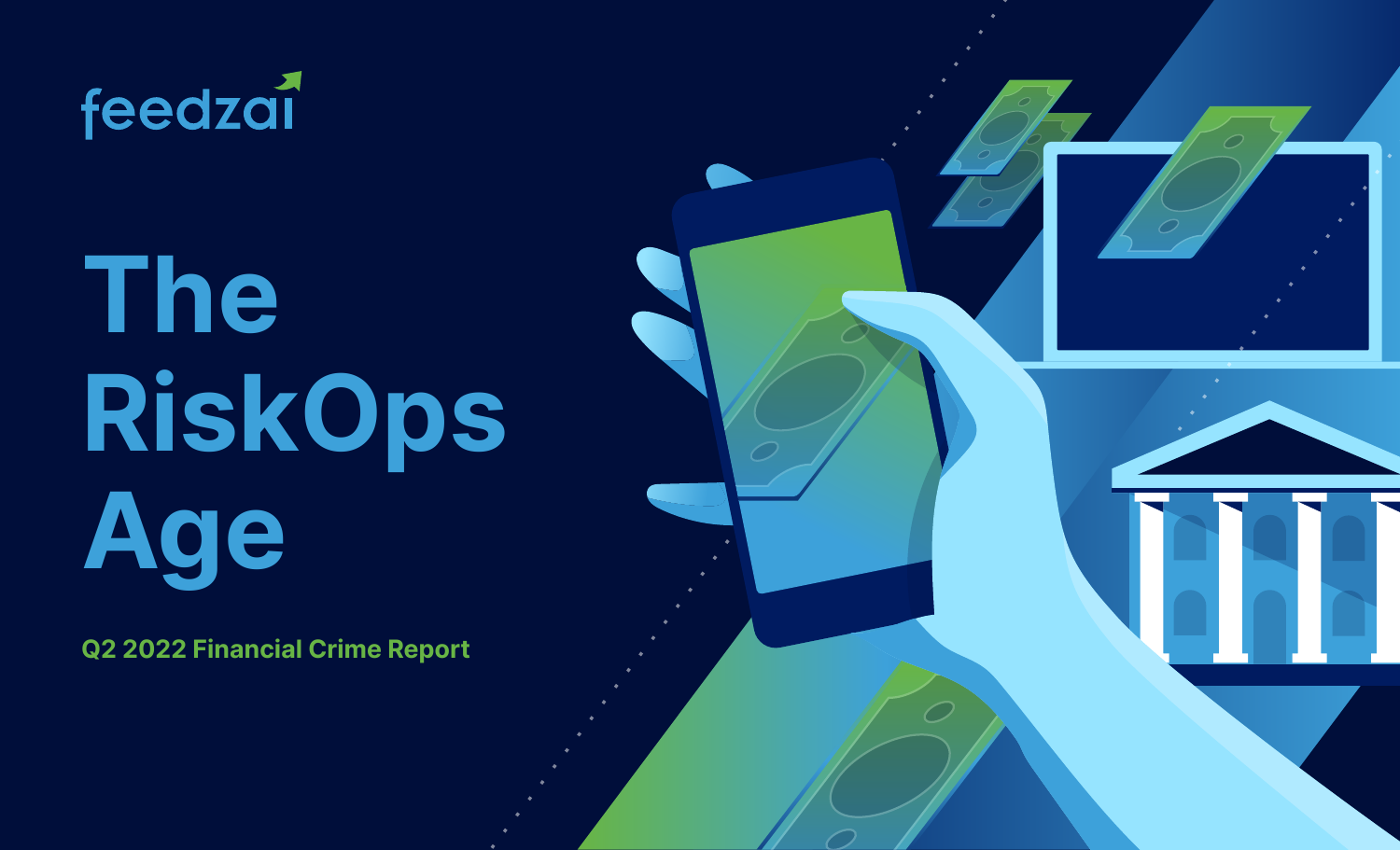# **Overview**

The year 2021 was no ordinary year. We celebrated the power of vaccines and lamented the proliferation of variants. We saw billionaires rocket into space, and the Ever Given disrupt supply chains. And we saw fraud. Lots of it.

Feedzai's exclusive data from over 18 billion transactions demonstrates that the pandemic-driven shift to online shopping and banking is likely here to stay. And this shift to digital provides tremendous opportunities to commit financial crime. Legitimate online transactions grew exponentially, but online fraud attempts grew at an even faster rate.

**794% increase in fraud for digital entertainment transactions**  from 2019 to 2021

**233% increase in fraud attack rates**  from 2019 to 2021

**65% increase in online transactions**  from 2019 to 2021

E CLEA

**75% decrease in US cash withdrawals**  comparing 2019 to 2021

### **+50%**

**lower fraud rate in mobile banking applications vs. computers, telephones, and in-person banking combined**  in the UK

feedzai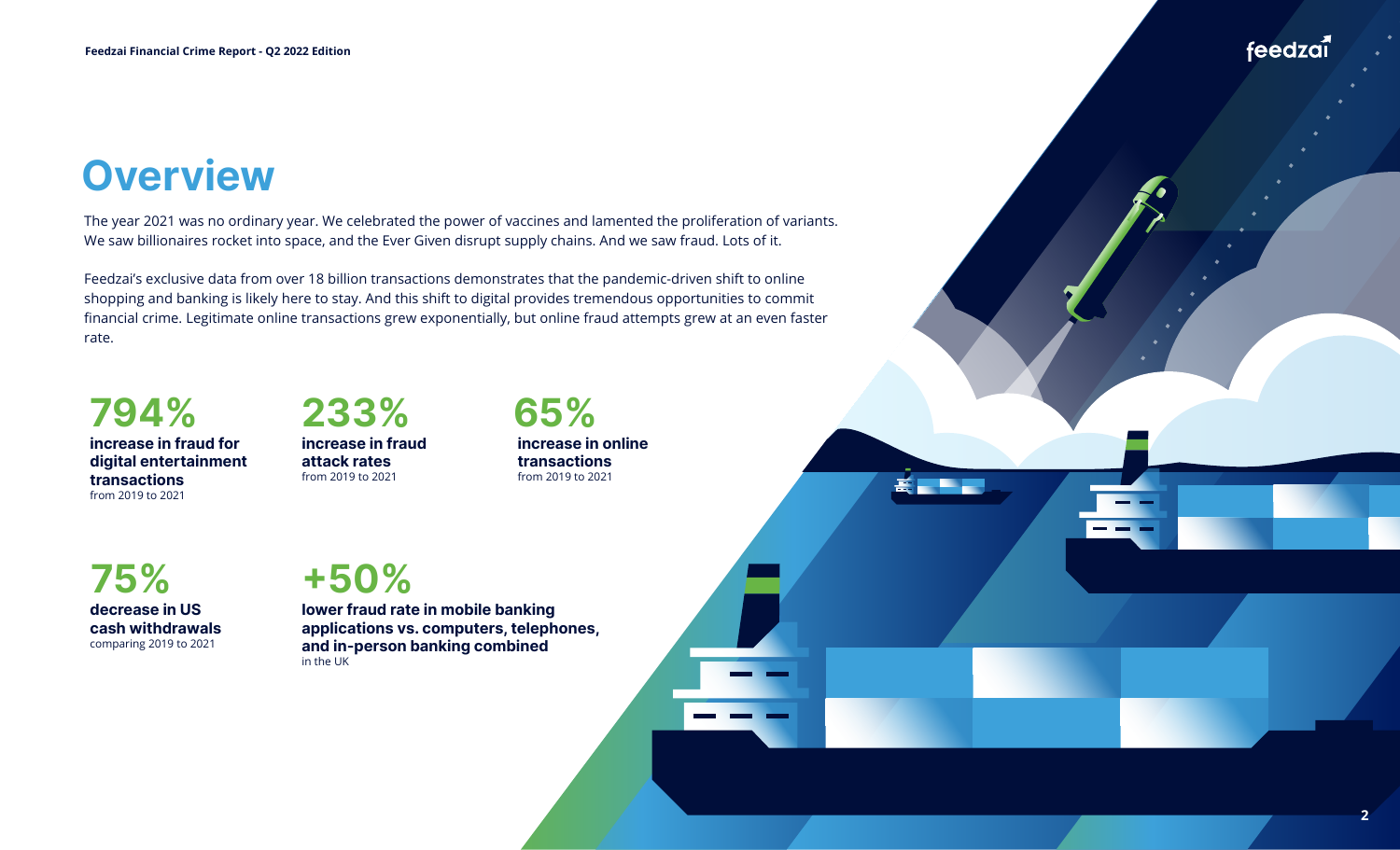# **The RiskOps Landscape**

"Online" isn't a place or activity; it's how we live. Each digital transaction creates multiple data points. Customers now expect banks to use their data to provide personalized offerings and experiences in real time.

Every data point is an opportunity to commit or prevent fraud. This has always been true, but never at this scale. We've seen exponential growth in digital transactions with real-time expectations, and there is no going back; the genie is out of the bottle.

The average American has access to more than 10 connected devices in their household. It's common for people to have a few social media profiles per platform, possess accounts with several financial institutions, and work on multiple computers. We not only have each person transacting digitally, but we also have them doing so from a plethora of devices and accounts. We're drowning in data.

Now imagine when much of the developed world lives in smart homes with connected refrigerators, lights, doorbells. Imagine paying for a drive-thru with your car. Imagine the metaverse.

ど

And in financial services, we're just starting to scratch the surface of non-fiat currency.

**PAY NOW**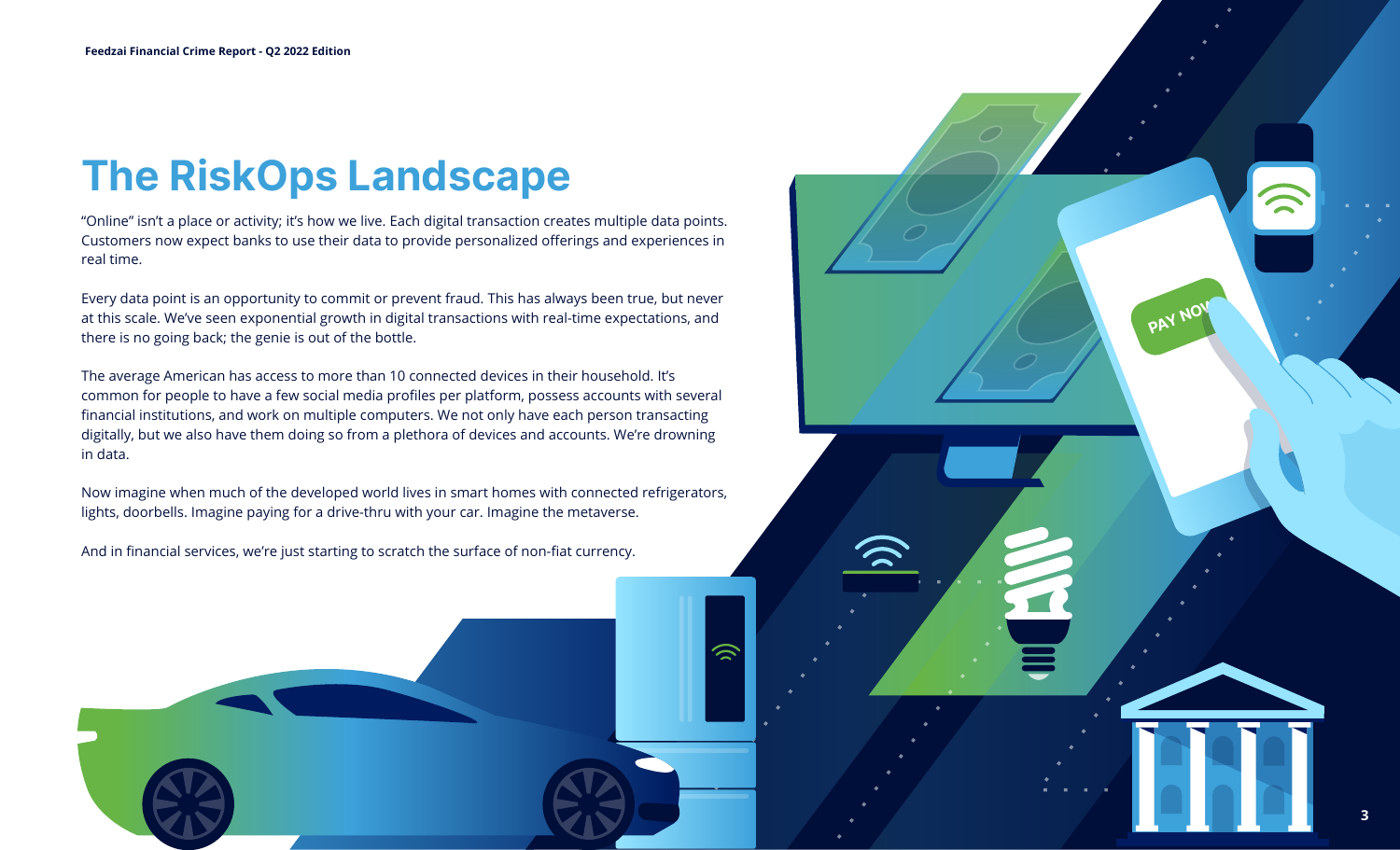### feedzal

#### **Without a new approach, we face the perfect storm for fraud and financial crime:**

Customers expect **real-time payment**  transactions.

FIs must **vet the identity** of their

customers regardless of how many devices or accounts they use, and all without ever meeting them in person.

Fraud and financial

crime teams are **distributed.**

**Non-fiat currency has arrived.**

**4,000 social engineering attacks in 10 days** (online banking fraud) **+5M cards tested over 4 months** (BIN attack)

 $1 2 3 4 30%$ **of attempted transactions were fraudulent over 2 months** (card not present fraud)

From a fraudster's point of view, it's the best case scenario. For risk teams, it's a tipping point. The year 2021 ushered in the age of RiskOps. Now is the time to fundamentally change how organizations manage the risk of fraud and financial crime to thrive in the coming years.

Every successful retailer and bank must accept that their online transaction volume will more than quadruple in the future. This will happen faster than their current methods can manage. That's why now is the time to connect teams, connect data, and connect risk. Hire the right people, create the right processes, and use the most advanced technology to safeguard the business you have today, and the business you build tomorrow.

**In 2021, we saw focused attacks on major organizations' digital transactions.**

**4**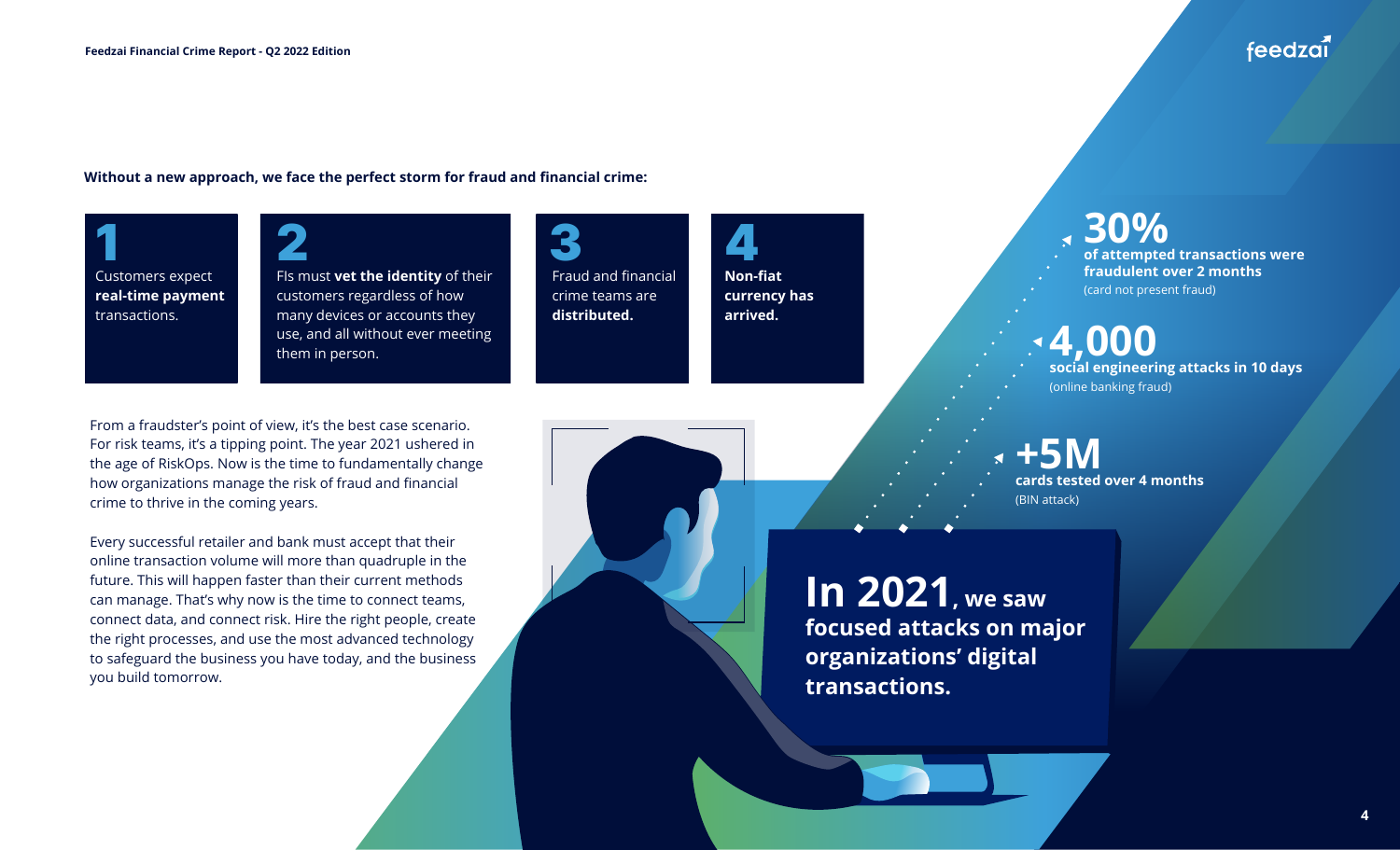# **+233%**

## **Digital Commerce Delights Criminals**

The biggest story of 2021 was the substantial increase in online fraud attacks. We see a drastic rise from 2019 to 2020 to 2021. While online transactions increased by an impressive 65%, this number is dwarfed by online fraud attacks, which grew 233% from 2019 through 2021. This is a trend we expect to continue.

**65% increase in online transactions** 

**233%**

**increase in fraud for online transactions**

#### **+794% Fraudsters Binge on Digital Entertainment**

Consumers weren't the only ones binging on digital entertainment; fraudsters were too. Criminals like to hide in plain sight, and the sheer number of transactions for digital entertainment combined with the low dollar amount per transaction provides fraudsters with an ideal environment to test stolen cards along with other scams. We saw a 794% increase in fraud attacks from 2019 through 2021.

**-75%**

## **Cash is Not King in the US**

In our previous Financial Crime Report, we focused on the trend away from cash. Now we see that cash didn't bounce back even when many pandemic-related restrictions were lifted. In fact, we saw a steeper decline in U.S. cash withdrawals comparing 2021 to 2020 vs. 2019 to 2020. Overall, U.S. cash withdrawals have decreased 75% from pre-pandemic levels to now. **2019 2020 2021**

Number of US Cash Withdraws Normalized to 2019

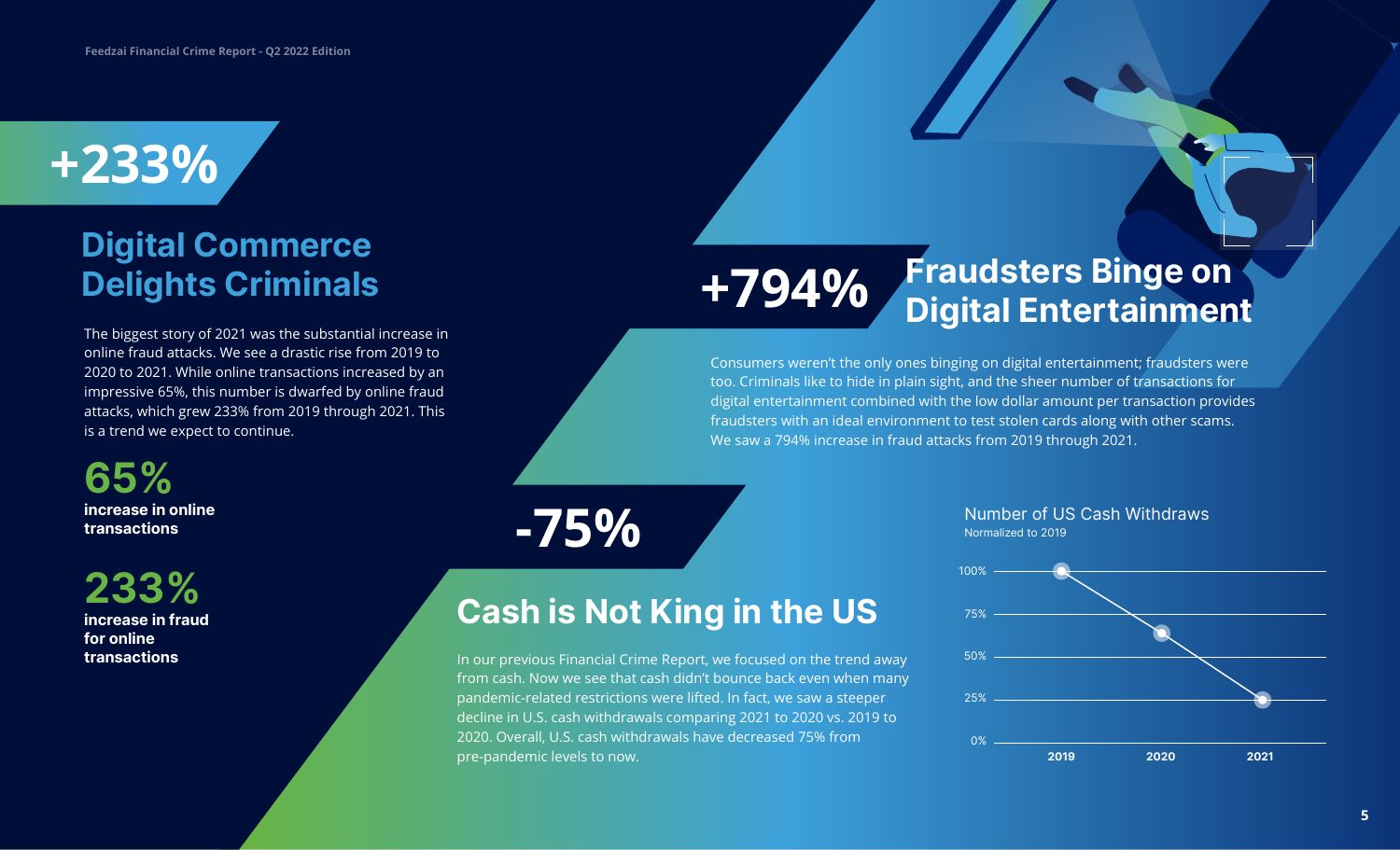#### **Feedzai Financial Crime Report - Q2 2022 Edition**

# **+202%**

### **Face-to-Face Fraud in Florida**

Florida takes the top spot for in-store debit card fraud. Interestingly, the number of in-store card transactions showed no significant change, making the massive spike in card-present fraud attacks particularly noteworthy. Looking at the data more closely, we see that this is not related to gas pump purchases, but rather in-store and often at 24-hour convenience stores. This shows that EMV technology is helping to curb fraud, but fraudsters are gaining access to PIN codes.

**2019 2021**



Top 5 States for Card Present Fraud

Card Present Fraud in Florida

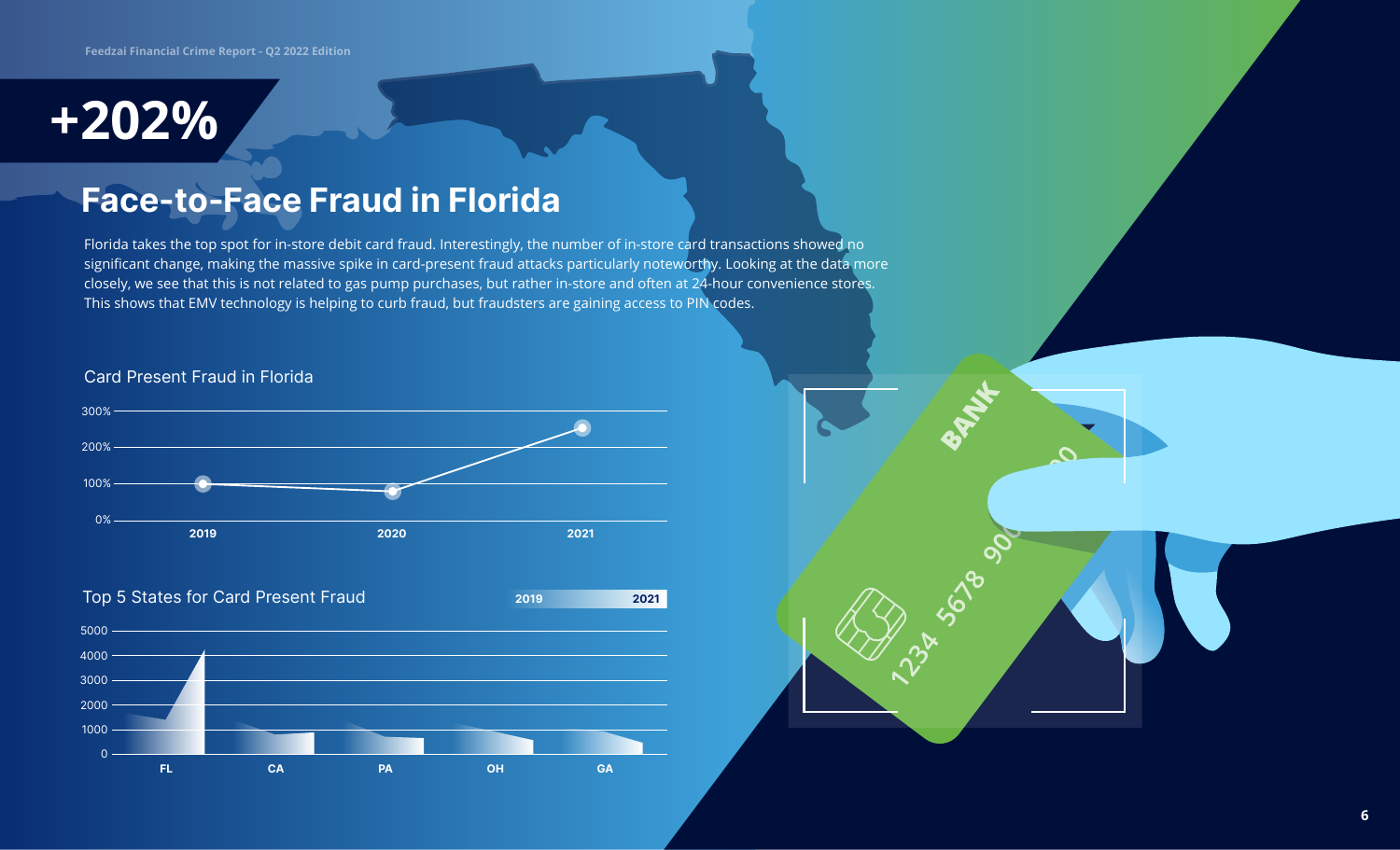**Feedzai Financial Crime Report - Q2 2022 Edition**

# **+88%**

### **UK Mobile Money**

We might be addicted to our mobile devices, but fraudsters aren't. Fraud attacks were more than 50% more common in the UK via desktops and laptops, telephone, or in-person combined vs. mobile banking apps. Put simply, mobile banking apps are safer; consumers should be encouraged to use them.

**TRANSFER**

**88% of all banking happened via a mobile device** 

**50% lower fraud rates in mobile banking apps**

**30% higher pound (£) amount per fraudulent transaction for Android vs. iOS devices**



**higher fraud rate for iOS vs. Android device, but only 3% higher for £ fraud rate**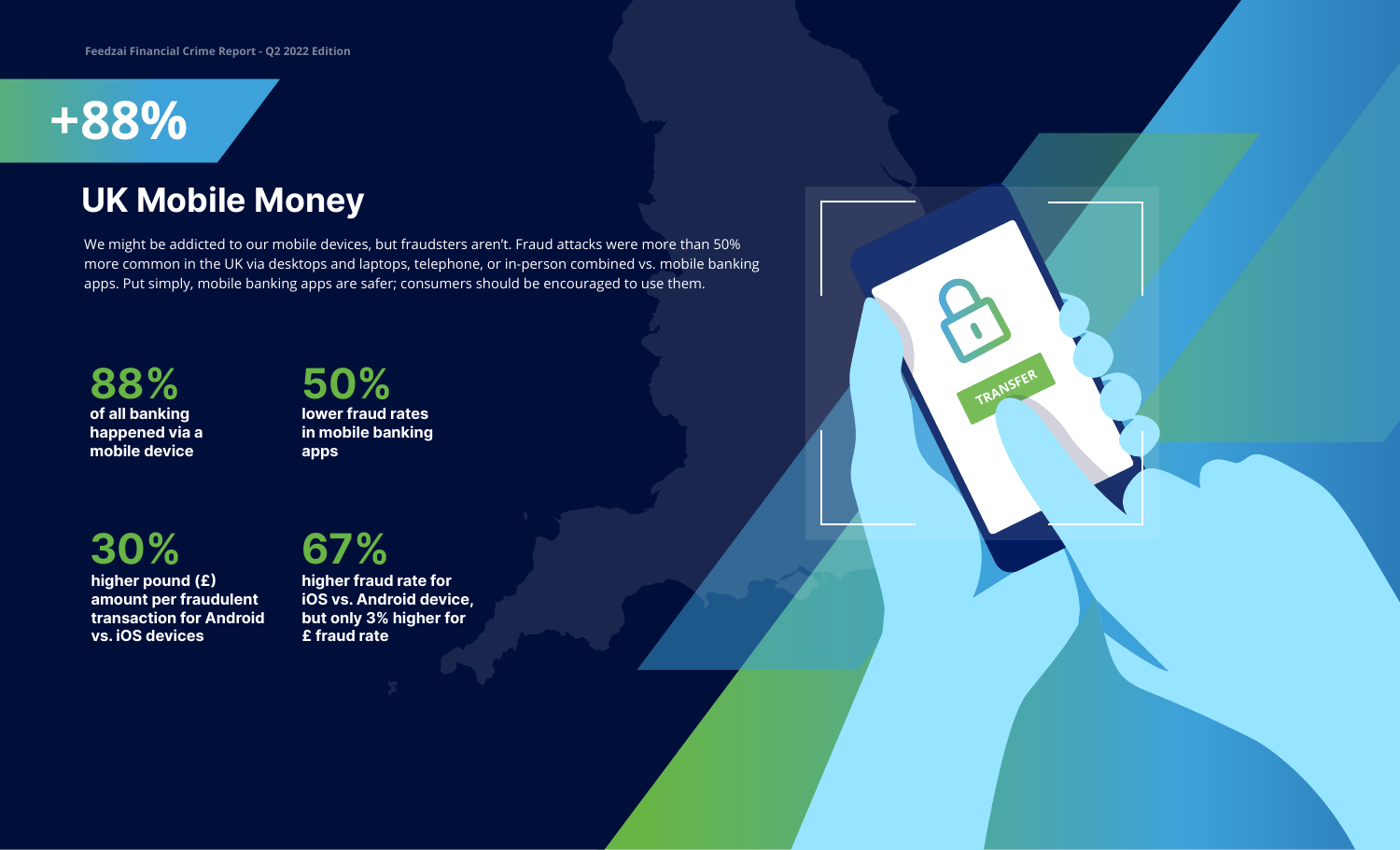

### **Holidays Sparkle for P2P Payments in Brazil**

Brazil's robust digital payment landscape embraced peer-to-peer (P2P) payment methods for holiday spending. We saw a steady increase from May through July and a rapid rise from July to November. Post holidays, adoption continued to be higher than the late spring period.



# **7%**

### **Gas Increases with Inflation**

Tracking perfectly with inflation, we saw U.S. gas prices increase almost 7% in 2021 compared to 2020.





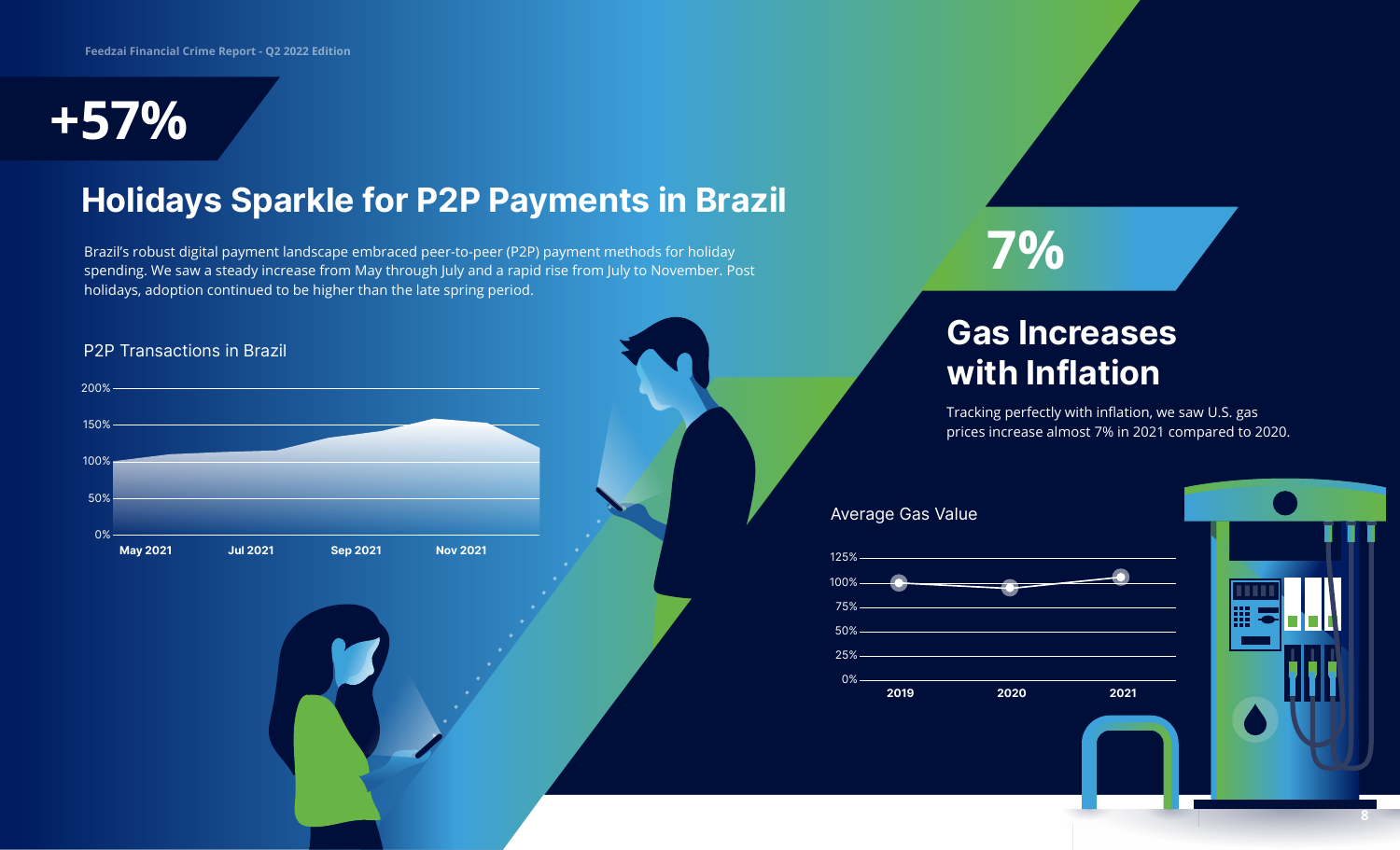

**ANK** 

**00 0000** 

EG

1234 5678

# **Top 5 Fraud Types of 2021**



A form of identity theft; fraudsters change account information, including passwords, and "take over" the account.



Victims are tricked into handing over personally identifiable information (PII).



Fraudsters pretend to be legitimate actors and trick victims into compromising their accounts.



Text or SMS version of a phishing email.



Victims purchase goods online that never arrive.



**9**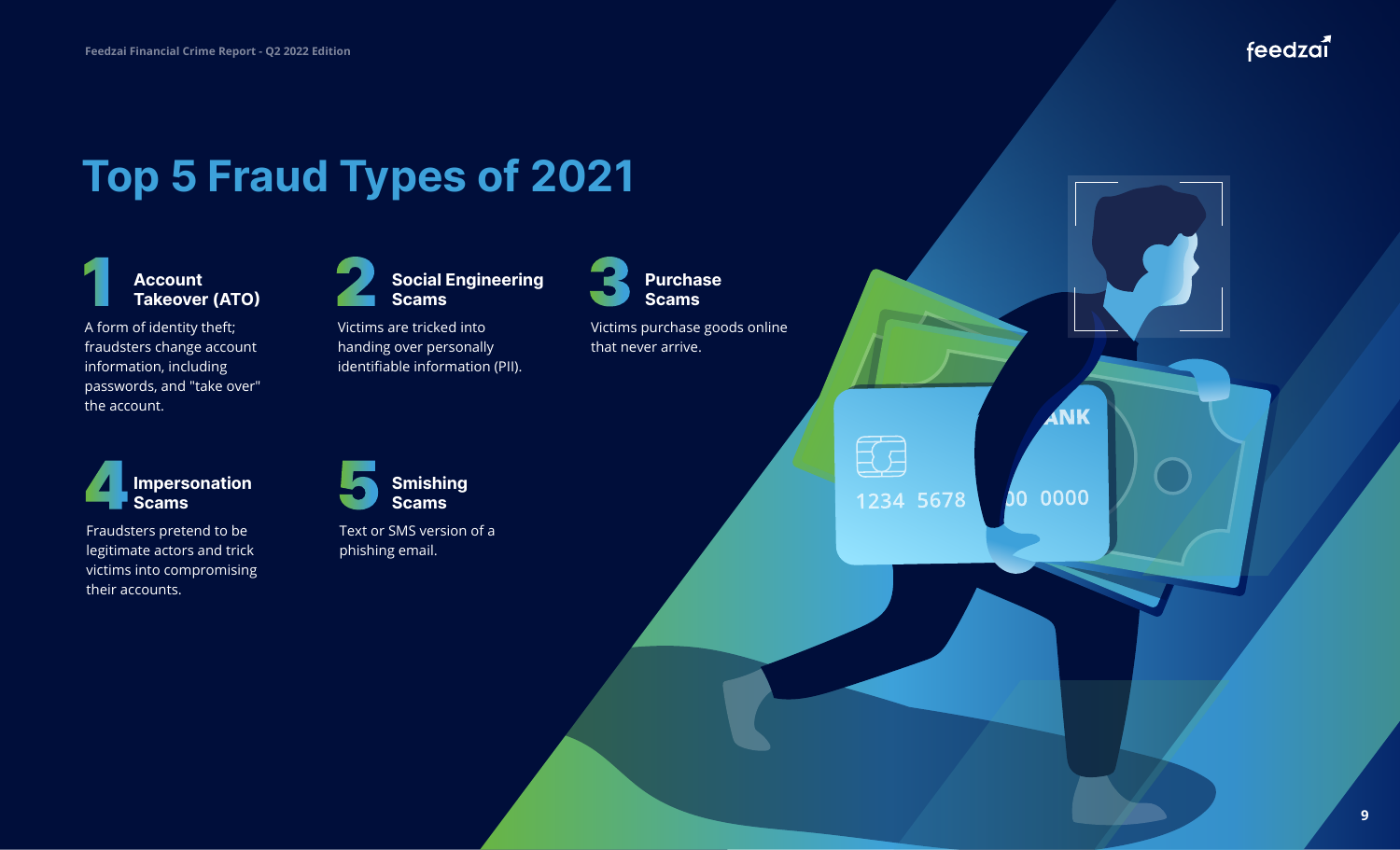

# **Top 5 Card Fraud by Merchant Categories**

When it comes to card fraud, criminals know how to play the game. The online game, that is. Card fraud was highest for retailers selling online games in 2020 and 2021 in both the U.S. and Australia.

In the U.S., online games and software, computer services, and money exchange services made the fraud list two years in a row. In 2021, ATM transactions and digital entertainment were replaced by gas stations and video streaming subscriptions.

#### **2021**

| Online games and software                             | 38.4% |  |
|-------------------------------------------------------|-------|--|
| Video streaming subscriptions                         | 31.8% |  |
| Computer services                                     | 13.0% |  |
| <b>Gas stations</b>                                   | 9.0%  |  |
| Foreign currency, money orders, and travelers' checks | 7.8%  |  |

#### Online games and software **40.8%** Computer services **20.6%** Foreign currency, money orders, and travelers' checks **15.8% 2020**

| Digital entertainment | 13.1% |
|-----------------------|-------|
| ATM transactions      | 9.7%  |



In Australia, online games, miscellaneous and specialty retail stores, and dating services made the list in 2020 and 2021. However, digital entertainment and taxis replaced restaurants and computer software in 2021.

#### **2021**

| Online games                              | 31.5% |
|-------------------------------------------|-------|
| Digital entertainment                     | 18.3% |
| <b>Taxis</b>                              | 17.6% |
| Dating services                           | 16.4% |
| Miscellaneous and specialty retail stores | 16.2% |

| 2020                                      |       |
|-------------------------------------------|-------|
| Online games                              | 23.4% |
| Miscellaneous and specialty retail stores | 19.9% |
| <b>Restaurants</b>                        | 19.7% |
| Computer software                         | 18.8% |
| <b>Dating services</b>                    | 18.3% |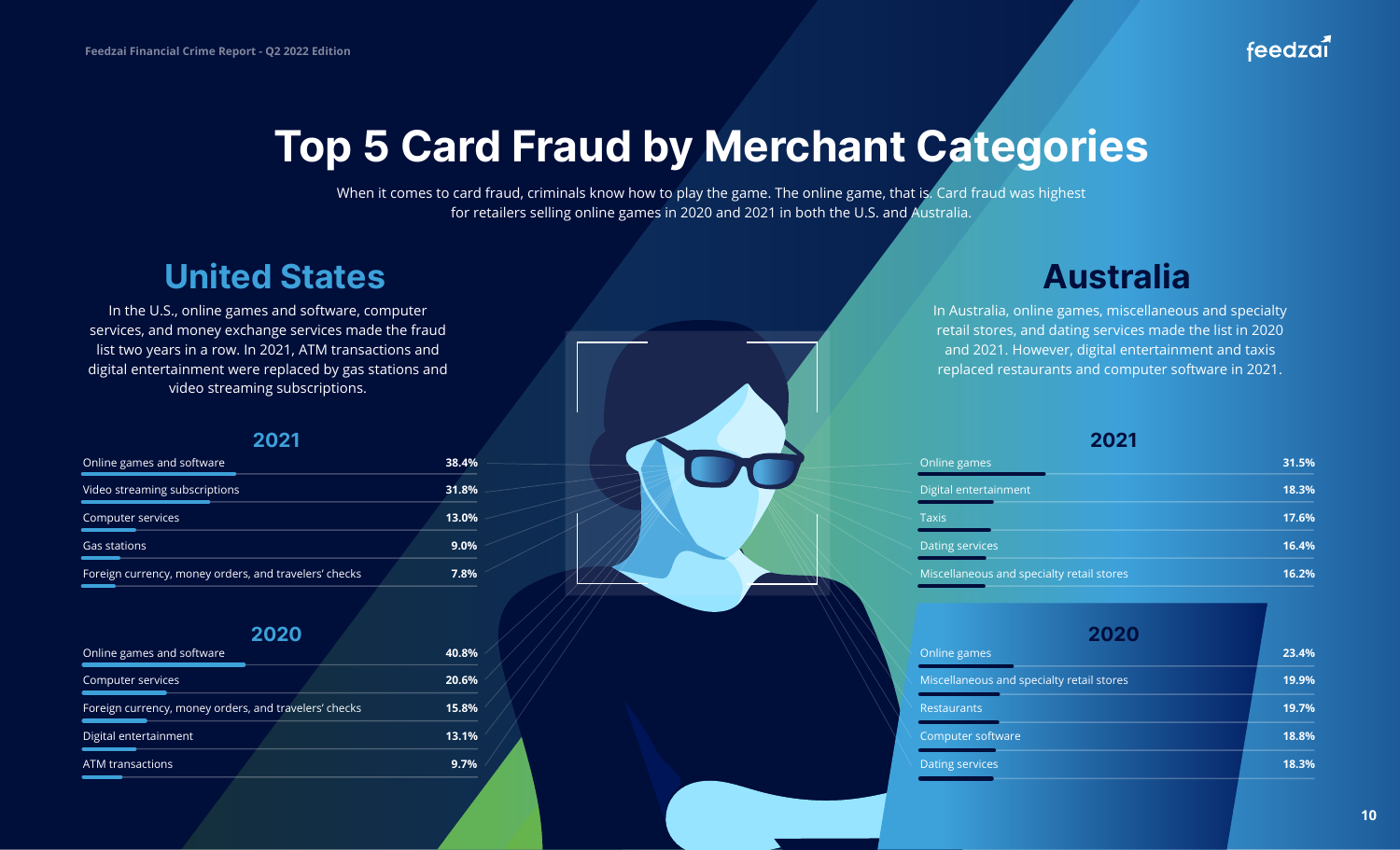

# **The United States of Fraud**

#### **Fraud Rates for Top U.S. Tourist Destinations in 2021**

Fraudsters love tourist towns, and even a pandemic can't stop them. We've ranked the top six U.S. tourist cities by fraud rate and crowned Miami with the dubious honor of highest fraud rate ― a title that had gone to San Francisco two years in a row. Next, we've noted the increase or decrease in fraud per city compared to 2020.

Here's a look at the rankings prepandemic vs. the first and second years of the pandemic.

#### **2019**

**1.** San Francisco **2.** New York

- **3.** Miami
- **4.** Orlando
- **5.** Los Angeles
- **6.** Las Vegas
- **2.** Miami **3.** New York **4.** Los Angeles **5.** Orlando **6.** Las Vegas

**1.** San Francisco

**2020**



#### **States with the HIGHEST Card Present Fraud Rates in 2021**

- **1.** Florida
- **2.** Washington, D.C.
- **3.** New York
- **4.** Maryland
- **5.** Nevada

#### **States with the LOWEST Card Present Fraud Rates in 2021**

- **1.** Nebraska
- **2.** Iowa
- **3.** Wyoming
- **4.** Idaho
- **5.** North Dakota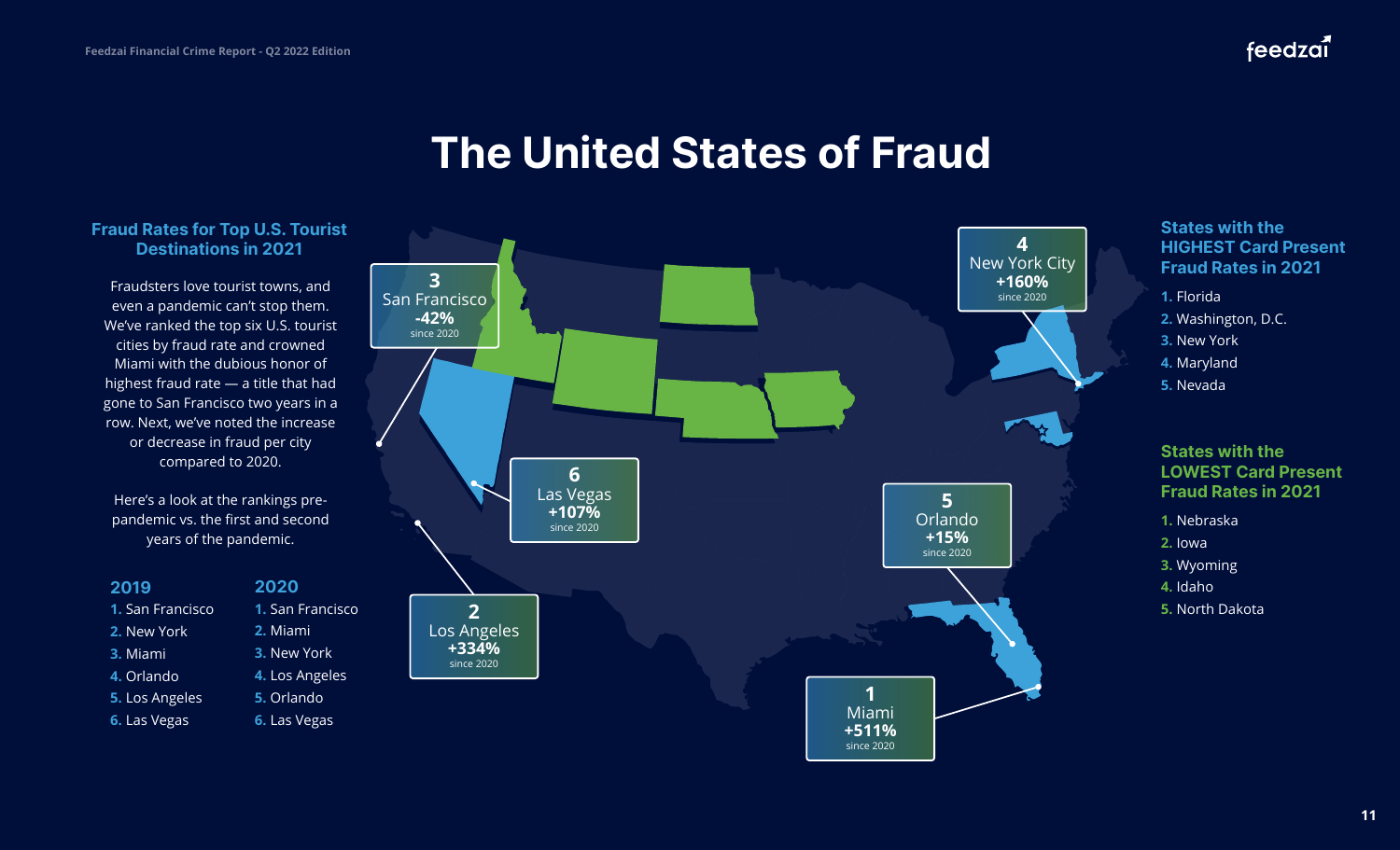

#### **U.K. Regions with the HIGHEST Fraud Rates**

- **1.** Poole
- **2.** Leicester
- **3.** West Berkshire
- **4.** Buckinghamshire
- **5.** Derby

#### **U.K. Regions with the LOWEST Fraud Rates**

- **1.** West Dunbartonshire
- **2.** East Lothian
- **3.** North Ayrshire
- **4.** Wrexham
- **5.** Dumfries and Galloway

feedzai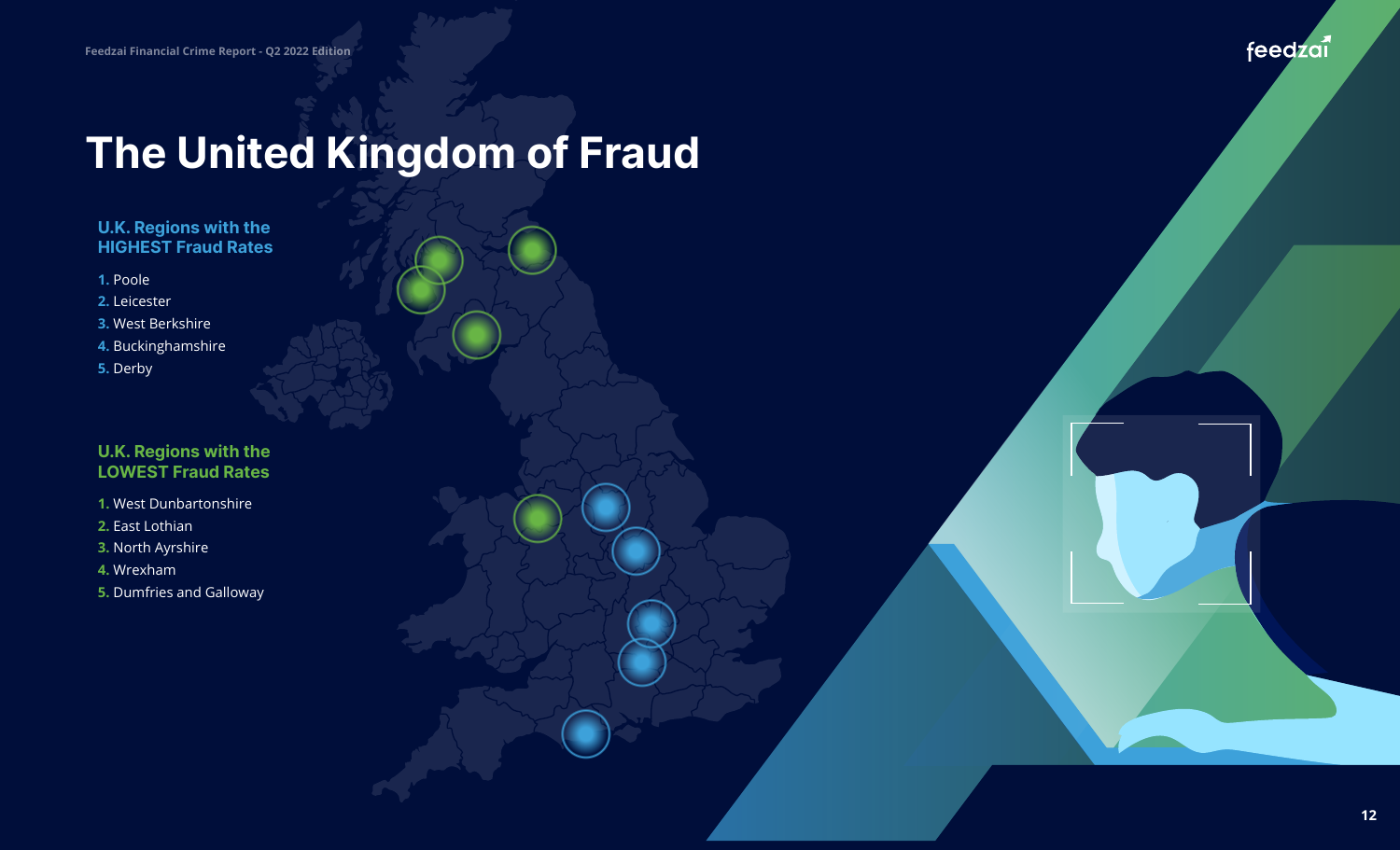**LOG IN**

# **5 Ways Consumers Can Prevent Social Engineering Attacks**

Scammers defraud victims by manipulating emotions such as fear, hope, or curiosity to trick them into providing personally identifiable information. Your job is not to fall for it. Here are some tips to counter social engineering attacks:

**\*ONFIRMAL \*\*\*\*\*\*\*\*\*** 

**PASSWORD**

#### 1 **Remember, the click is a trick.**

Don't open or click on suspicious links via email or text. Fraudsters can't trick you if you don't click on their links.

### 2 **Update devices.**

Install and regularly update anti-malware software. When your computer or phone prompts you to install updates, do it.

#### 3**Protect your privacy.**

Don't provide personal information about yourself or your employer unless you are 100% sure the person you're interacting with should have access to that information.

### 4**Use multi-factor authentication.**

Do not reveal personal or financial information in email, and do not respond to email or text messages asking for this information. This includes clicking on links sent via email or text.

#### 5 **Don't believe the hype.**

If an offer, prize, or opportunity is too good to be true, it isn't true. Don't fall for tempting out-of-this-world offers.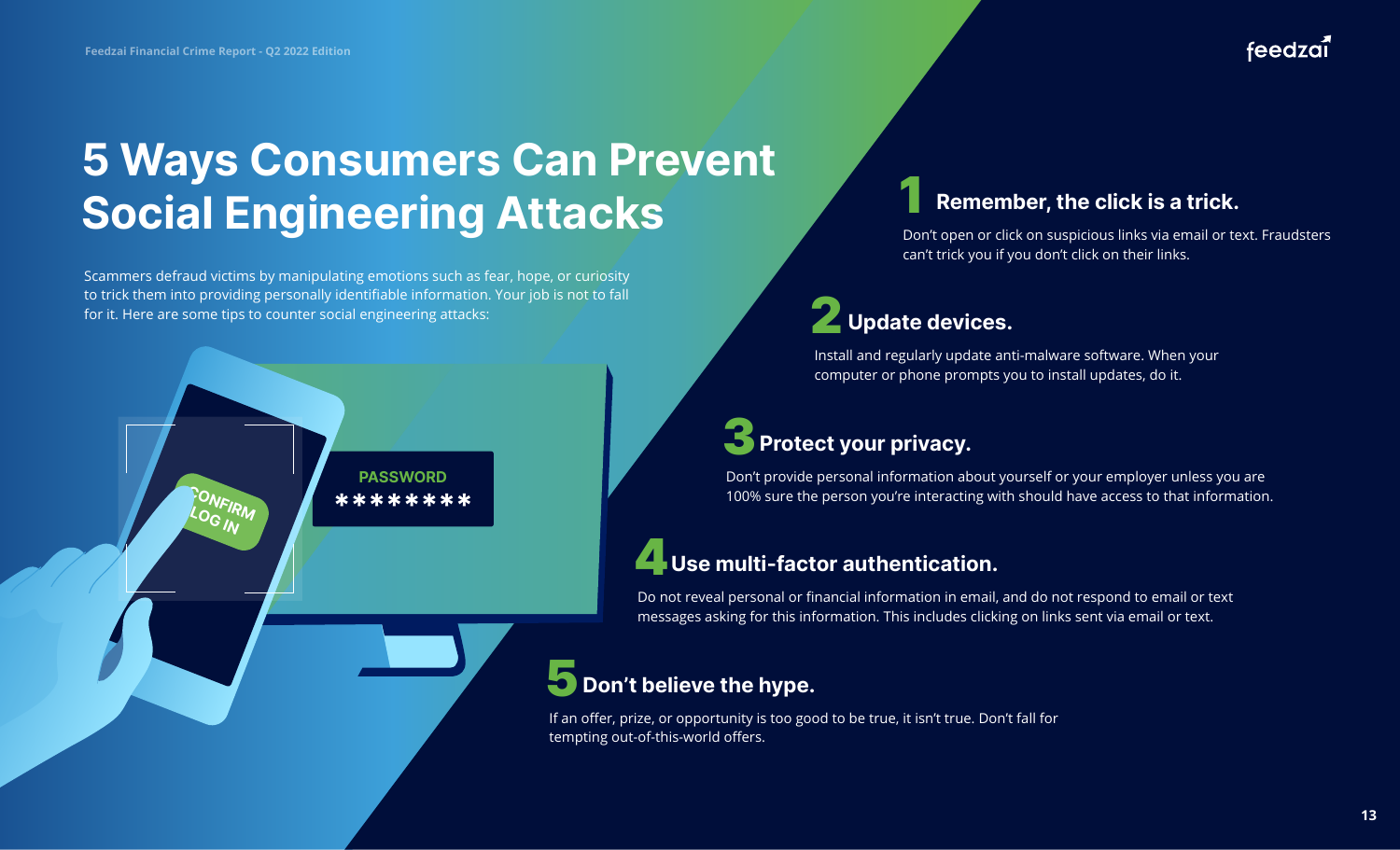# **5 Tips for Banks to Combat Social Engineering Fraud**

Pool your collective intelligence and agree on best practices for the industry, including who pays for losses.

#### **Over-communicate with customers.**

Communicate consistently with customers, and try new channels. Don't let the messaging go stale. If a TikTok dance about social engineering is how your customers will hear you, start dancing!

#### 3**Shift from fraud detection to prevention.**

Fraudsters are scaling their operations. This means banks need a new strategy. It's not enough to detect fraud anymore; you have to prevent fraud. It's time to know your user, i.e., leverage device and behavioral biometrics.

#### 4**Be criminal-minded.**

Do whatever it takes to know how a fraudster's mind works. Talk to defrauded customers; investigate scams like you're looking for the rosetta stone. Use the knowledge to understand how scams are engineered and develop new processes to thwart them.

#### 5**Support customers.**

Be empathetic with defrauded customers. They're often angry, embarrassed, and looking to blame someone. Train staff to be patient with victims and help them through the ordeal so they feel supported by the bank, and you gain essential intelligence on the scam's mechanics.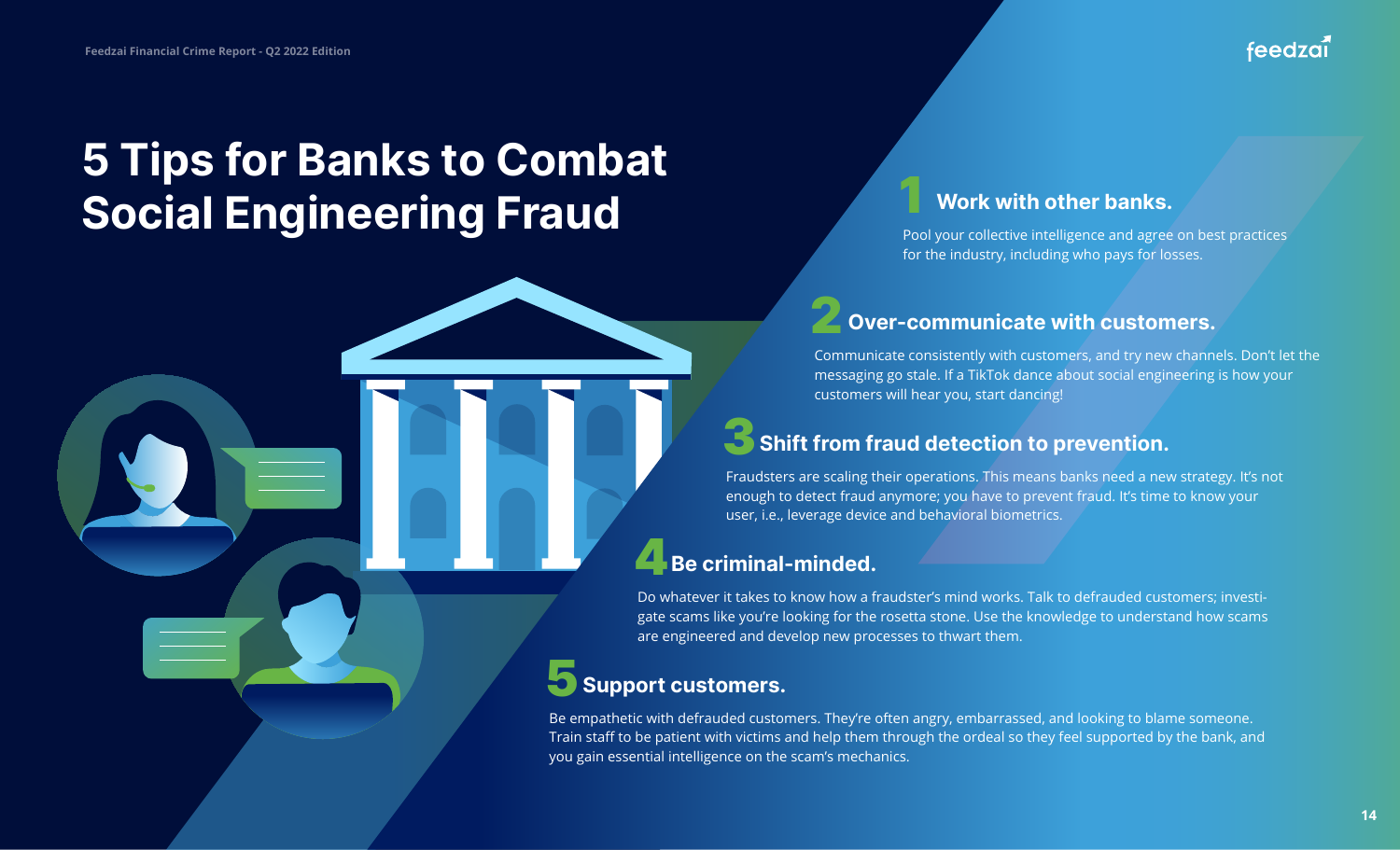# **Conclusion**

The payments landscape has irreversibly changed. The amount of data created by each digital transaction, the fragmentation of identity across devices and accounts, and customers' expectations of real-time transactions means financial institutions must shift their approach to fraud and financial crime risk management. We have entered the RiskOps age.

**TRANSFER**

feedzai

Online fraud attacks grew at a higher rate than legitimate online transactions. Digital entertainment is a particular target for fraudsters, but in-store fraud continues to be a problem. Fraudsters' current favorite schemes are ATO and social engineering attacks. The good news is that mobile banking is proving safer than online, telephone, or in-person banking; encourage customers to use it.

The pandemic has proven unpredictable, but the shift to digital commerce is here to stay. The future of money is digital, and financial institutions must secure that future today. A smart way to do this is to connect to networks that allow intelligence sharing and access to as much data as possible. In this way, financial institutions can understand and manage today's market risks while preparing for digital currencies and tomorrow's new, emerging threats.

#### **Methodology**

The *Q2 2022 Financial Crime Report: The RiskOps Age* captures Feedzai's exclusive data from over 18 billion global transactions across all major industries from 2021 unless otherwise noted.

Feedzai's mission is to keep banking and commerce safe. The purpose of this report is to provide valuable insights for financial institutions.